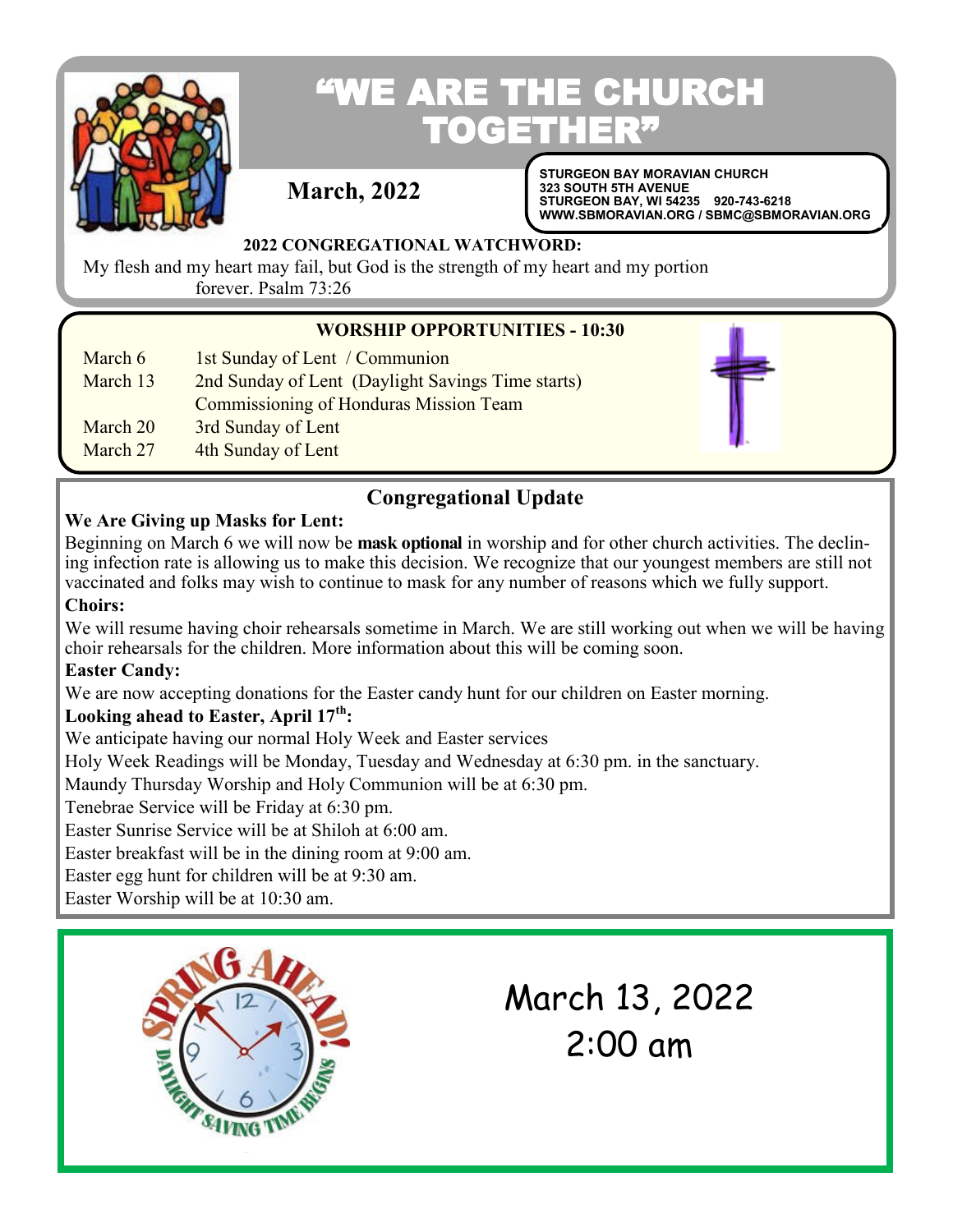| "WE ARE THE CHURCH TOGETHER"<br>Page 2                                                                                                                          |                                                                                                          |  |  |
|-----------------------------------------------------------------------------------------------------------------------------------------------------------------|----------------------------------------------------------------------------------------------------------|--|--|
| <b>CALENDAR</b>                                                                                                                                                 | <b>MEETINGS</b>                                                                                          |  |  |
| Wed. Night Youth Fellowship:<br>$\bullet$<br>Rams (Gr.1-5) $4:30 - 5:30$                                                                                        | <b>Board of Elders'</b> 4/11<br>$6:30 \text{ pm}$<br><b>Board of Trustees'</b> 4/18<br>$6:30 \text{ pm}$ |  |  |
| Middle & High School Fellowship 6:00 - 7:00<br>Coffee Hus: Sundays, 9:30 am<br>$\bullet$                                                                        |                                                                                                          |  |  |
| Sunday School: 9:45 am<br><b>Quilting Group:</b> March $9^{th}$ & $23^{rd}$ , 9 am-12 pm                                                                        |                                                                                                          |  |  |
| <b>Bible Study:</b><br>$\bullet$<br>Women's Monday Bible Study 8:00 - 8:30 am                                                                                   |                                                                                                          |  |  |
| Men's Tuesday Bible Study 8:00 - 8:30 am.<br><b>Faith Circle:</b> 2nd Tuesday, 1:30 pm in the Fellow-<br>$\bullet$                                              |                                                                                                          |  |  |
| ship Room at church.<br>The Wired Word Bible Study: Tuesdays from 9 -<br>$\bullet$<br>10 am, Adult Ed Room - March 8 <sup>th</sup> thru April 5 <sup>th</sup> . |                                                                                                          |  |  |

# **In the Life of Our Church Family**

#### **Our loving sympathy and support to the family and friends of: Robert Nickel** who passed away February 2, 2022. A memorial service will be held at 2:00 pm on March 25<sup>th</sup> at First Presbyterian Church, 200 S. Ashland Ave, Green Bay. Rev. Paul Graf will assist in officiating. Visitation in Sturgeon Bay is March 24<sup>th</sup> at Huehn's from 3:00 to 8:00 pm and at the church from  $12:00$  to 1:45 pm on the  $25^{\text{th}}$ .

**Jim Benesh** who passed away February 19, 2022. A public visitation will be held at the Sturgeon Bay High School Gym on Sunday, Feb. 27, 2022 from 2:00 pm until 8:00 pm. A private Mass of Christian Burial will be conducted at Corpus Christi with burial following in St. Mary's Catholic Cemetery in Algoma.

## **Dates to Remember for Lent / Easter**

**Palm Sunday** April 10 - 10:30 am

**Holy Week Readings**  April 11, 12, 13 - 6:30 pm

**Maundy Thursday** / Communion April 14 - 6:30 pm

**Good Friday - Tenebrae Service**  April 15 - 6:30 pm

> **Shiloh Sunrise Service** April 17 - 6:00 am

**Easter Sunday** April 17 - 10:30 am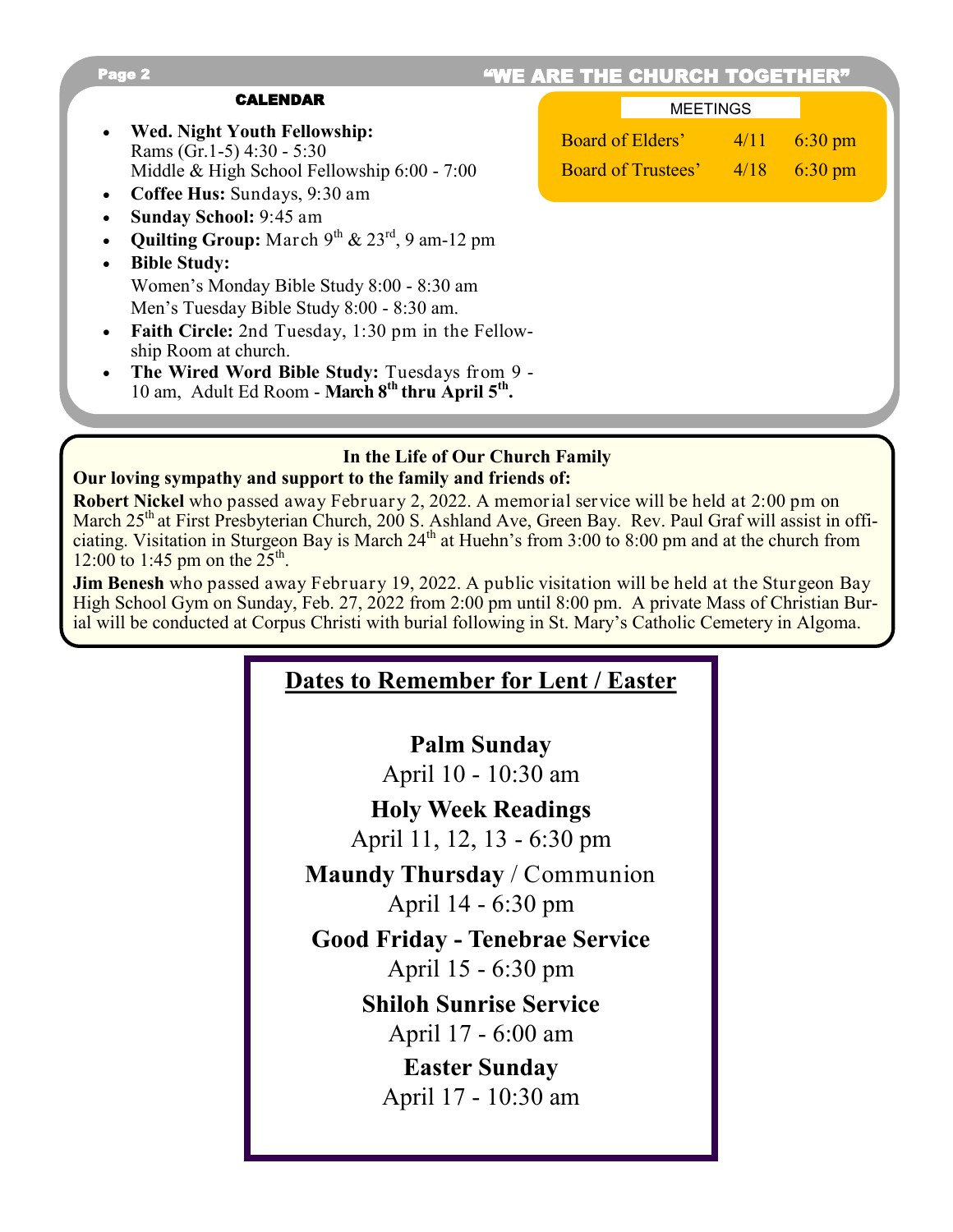

*Lilies for Easter*

We extend an invitation for you to place a lily in our Sanctuary this Easter to celebrate someone who touched your life. The lilies will be \$20.00 & will be foil-wrapped with a bow.

The lily will be placed in honor of or in memory of a special person in your life. To order please complete the bottom portion of this sheet and return it with your check, to the church office, no later than **Thursday March 18th.** Checks may be made payable to the Moravian Church. (Please note that this is not a tax-deductible contribution since you will be receiving the plant.) You can also go to our website at [www.sbmoravian.org](http://www.sbmoravian.org) to fill out an order form and pay online. Just click on the "click here for details" tag on the lily banner.

The lily is yours and we encourage you to take it home following the 10:30 Easter Sunday worship service.

| <b>Easter Lily</b>                                              |                   |                      |  |  |
|-----------------------------------------------------------------|-------------------|----------------------|--|--|
| Purchaser's Name:                                               |                   |                      |  |  |
| Phone:                                                          | Quantity ordered: |                      |  |  |
| Plants are acknowledged in our Easter bulletin in this fashion: |                   |                      |  |  |
| "Given in loving memory of"                                     | <sub>or</sub>     | "In honor of" $\Box$ |  |  |
| By: (Person or family giving the plant.)                        |                   |                      |  |  |
|                                                                 |                   |                      |  |  |

#### **Mission Update:**

#### **Honduras Mission Team**

We are so thankful to be sending out our first mission team since the pandemic forced us to cease doing this work. On March 20-27 a team comprised of church members and staff from DCMH will be doing work at the clinic in Ahuas and out in the surrounding communities. We will be commissioning the team in worship on March 13<sup>th</sup>. Please keep this important ministry in your prayers.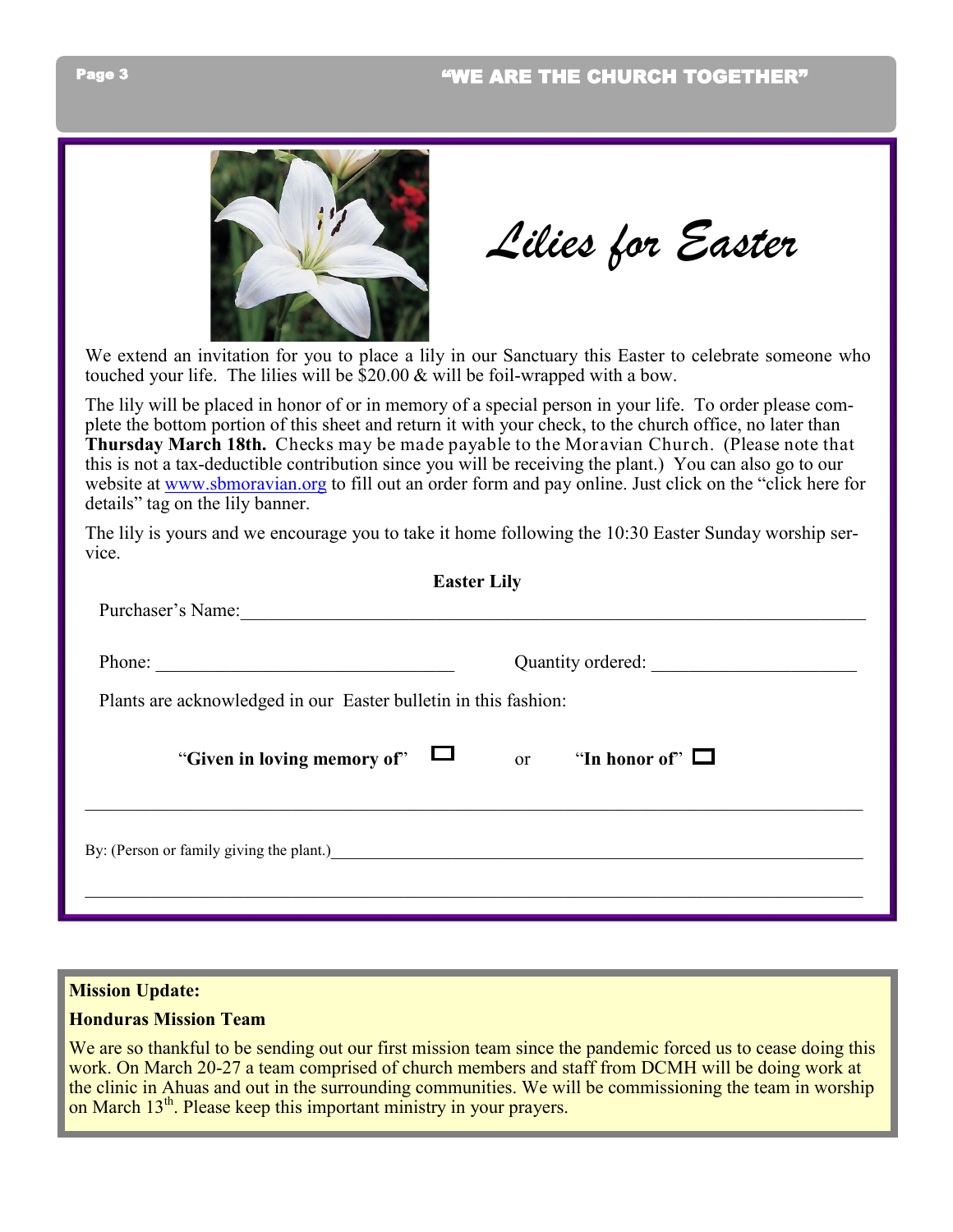## Page 4

## **Mark Your Calendars - Summer 2022**

**Vacation Bible School - June 6 - 10, 2022 -** We will have VBS this summer! Completing Grade K-5 as of June, 2022. Helpers Grade 6 & up. **There is no fee!** We are in need of teachers and middle and high school team leaders. Watch for sign up!



## **NYC Mission Trip - June 10 - 16, 2022 - NYC Youth Mission Trip**

We are working to put together a trip for our youth to serve in our partnerships for providing food and clothing for those in need in New York City and to renew our bonds with our sister congregation, the John Hus Moravian Church. The trip will be June 10-16. We need more high school students to make a commitment to join us to make this happen. Please contact Pastor Matt for more information if you have a student who might be interested.

#### **Mt. Morris Summer Camps -**

| Sign up at wdcamping.com |                          |                     |
|--------------------------|--------------------------|---------------------|
| Junior                   | July 31 - August 1, 2022 | Grades 2, 3, 4 or 5 |
| Winmor                   | July 24 - 30, 2022       | Grades 6, 7 or 8    |
| Chetek                   | July $17 - 23, 2022$     | Grade 9 - Age 21    |

## **An Update from the Trustees**

The Trustees have several projects that are currently in process. Here are a few of them:

**Replacement of the CEC Building Stairway Window:** Due to a generous bequest from the estate of Jane and Ralph Hacker we have been able to replace the window in the stairway. The original window from when the building was built in 1962 was a major source of heat loss. Our thanks to Portside Builders and Window World for building us a wonderful replacement.

## **Rebuilding of the Storage Shed:**

This spring and summer we will be rebuilding the storage shed which is attached to the building on the alley. We will be looking for volunteers to help with the demolition and reconstruction. If you are interested in helping please contact the church office at 920-743-6218 or email to sbmc@sbmoravian.org.

## **New Flooring:**

There will be new flooring installed in the Adult Ed room this spring.